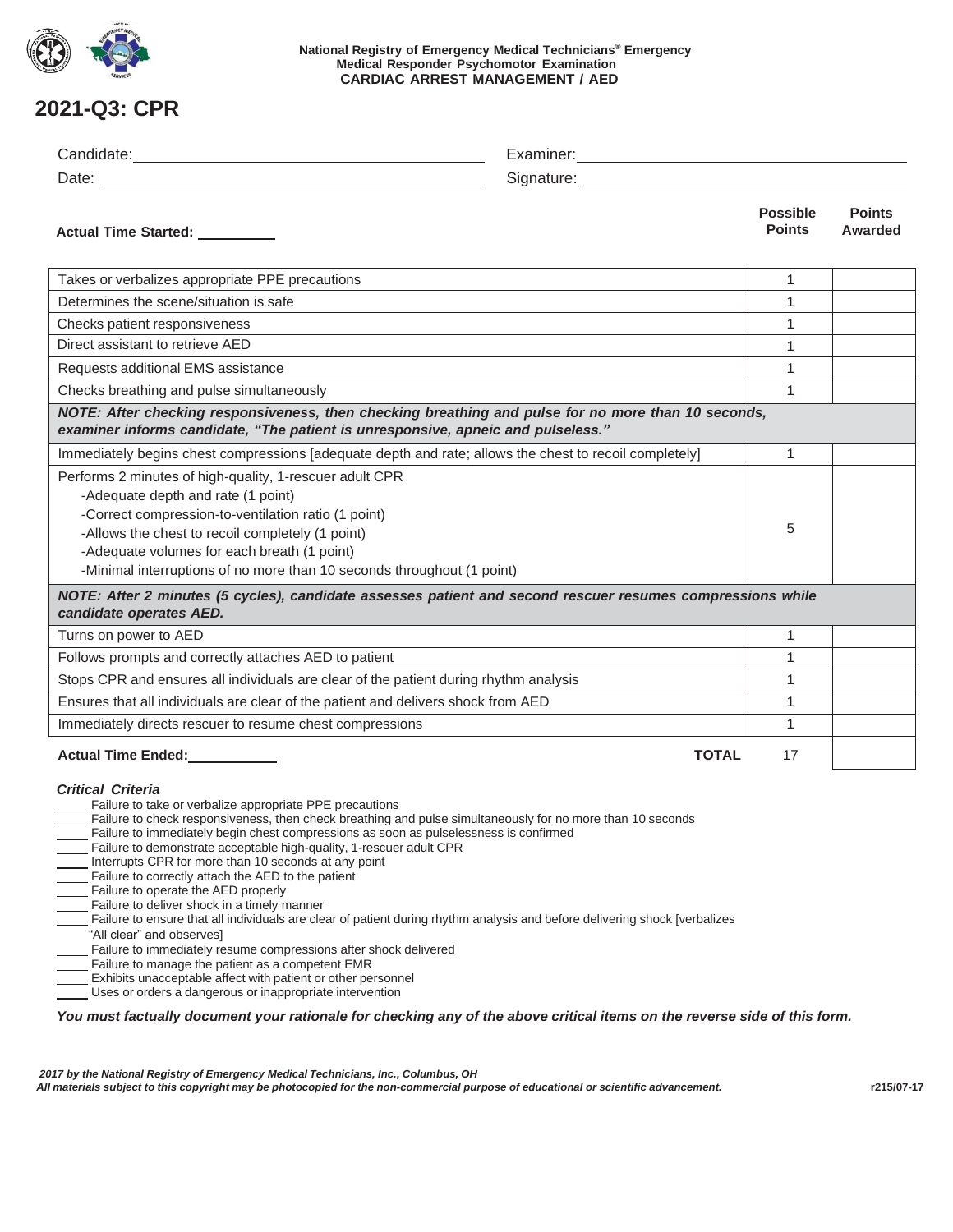## **National Registry of Emergency Medical Technicians Advanced Level Psychomotor Examination**

## **SUPRAGLOTTIC AIRWAY DEVICE**

## **2021-Q3: SGA**

| Candidate . | aminer           |  |
|-------------|------------------|--|
| Date        | <b>Signature</b> |  |
| Device:     |                  |  |

NOTE: If candidate elects to initially ventilate with BVM attached to reservoir and oxygen, full credit must be awarded for steps denoted by"\*\*" so long as first ventilation is delivered within 30 seconds.

| Actual Time Started: _____                                                                                                                                                                                                     | <b>Possible</b><br><b>Points</b> | <b>Points</b><br>Awarded |
|--------------------------------------------------------------------------------------------------------------------------------------------------------------------------------------------------------------------------------|----------------------------------|--------------------------|
| Takes or verbalizes appropriate PPE precautions                                                                                                                                                                                | 1                                |                          |
| Opens the airway manually                                                                                                                                                                                                      | 1                                |                          |
| Elevates tongue, inserts simple adjunct [oropharyngeal or nasopharyngeal airway]                                                                                                                                               | 1                                |                          |
| NOTE: Examiner now informs candidate no gag reflex is present and patient accepts adjunct                                                                                                                                      |                                  |                          |
| **Ventilates patient immediately with bag-valve-mask device unattached to oxygen                                                                                                                                               | 1                                |                          |
| **Ventilates patient with room air                                                                                                                                                                                             | 1                                |                          |
| NOTE: Examiner now informs candidate that ventilation is being performed without difficulty and that pulse oximetry indicatesthe<br>patient's blood oxygen saturation is 85%                                                   |                                  |                          |
| Attaches oxygen reservoir to bag-valve-mask device and connects to high-flow oxygen regulator<br>$[12 - 15$ L/minute]                                                                                                          | 1                                |                          |
| Ventilates patient at a rate of $10 - 12$ /minute (1 ventilation every $5 - 6$ seconds) with appropriate volumes                                                                                                               | 1                                |                          |
| NOTE: After 30 seconds, examiner auscultates and reports breath sounds are present and equal bilaterally and medical direction<br>has ordered insertion of a supraglottic airway. The examiner must now take over ventilation. |                                  |                          |
| Checks/prepares supraglottic airway device                                                                                                                                                                                     | 1                                |                          |
| Lubricates distal tip of the device [may be verbalized]                                                                                                                                                                        | 1                                |                          |
| NOTE: Examiner to remove OPA and move out of the way when candidate is prepared to insert device.                                                                                                                              |                                  |                          |
| Positions head properly                                                                                                                                                                                                        | 1                                |                          |
| Performs a tongue-jaw lift                                                                                                                                                                                                     | 1                                |                          |
| Inserts device to proper depth                                                                                                                                                                                                 | 1                                |                          |
| Properly secures device per manufacturer's instructions                                                                                                                                                                        | 1                                |                          |
| Ventilates patient and confirms proper ventilation by auscultation bilaterally over lungs and over theepigastrium                                                                                                              | 1                                |                          |
| Adjusts ventilation as necessary                                                                                                                                                                                               | $\mathbf{1}$                     |                          |
| Verifies proper tube placement by secondary confirmation such as capnography, capnometry, EDD or<br>colorimetric device                                                                                                        | 1                                |                          |
| NOTE: The examiner must now ask the candidate, "How would you know if you are delivering appropriate volumes witheach<br>ventilation?"                                                                                         |                                  |                          |
| Secures device or confirms that the device remains properly secured                                                                                                                                                            | 1                                |                          |
| Ventilates patient at proper rate and volume while observing capnography/capnometry and pulse oximeter                                                                                                                         | 1                                |                          |
| <b>Actual Time Ended:</b><br><b>TOTAL</b>                                                                                                                                                                                      | 18                               |                          |
| <b>Critical Criteria</b>                                                                                                                                                                                                       |                                  |                          |

Failure to initiate ventilations within 30 seconds after using appropriate PPE or interrupts ventilations for greater than 30 seconds at any time Failure to take or verbalize appropriate PPE precautions

Failure to voice and ultimately provide high oxygen concentration [at least 85%]

Failure to ventilate the patient at a rate of 10 – 12/minute (1 ventilation every 5 – 6 seconds)

Failure to provide adequate volumes per breath [maximum 2 errors/minute permissible]

Failure to pre-oxygenate patient prior to insertion of the supraglottic airway device

Failure to insert the supraglottic airway device at a proper depth or location within 3 attempts

Failure to properly secure device per manufacturer's instructions

Failure to confirm that patient is being ventilated properly by auscultation bilaterally over lungs and over the epigastrium

Insertion or use of any adjunct in a manner dangerous to the patient

Failure to manage the patient as a competent EMT

Exhibits unacceptable affect with patient or other personnel

Uses or orders a dangerous or inappropriate intervention

You must factually document your rationale for checking any of the above critical items on the reverse side of this form.